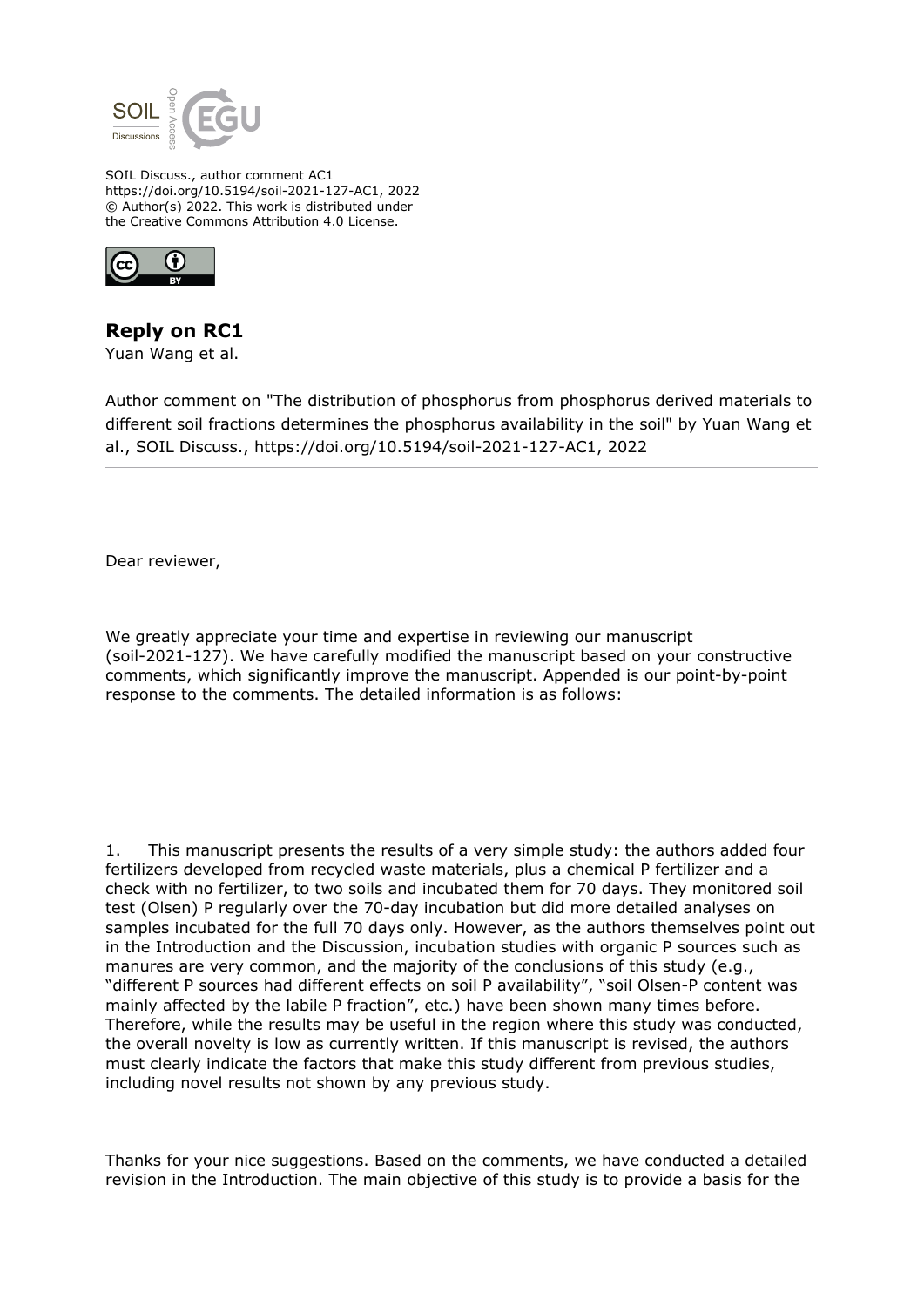closed- P cycle in farming systems by recovering P from agricultural wastes. We attempted to explore promising renewable P-containing materials for achieving a closed cycle of P by understanding the transformation dynamics of different renewable Pcontaining materials in soil and their P availability. The soil texture and physicochemical properties such as pH and organic matter determined the P sorption reaction (Xiong et al., 2022; Debicka et al., 2016; Bouray et al., 2021). Quantifying the transformations of different phosphorus-containing materials in soils with different soil conditions is necessary to enhance phosphorus utilization and reduce phosphorus resource limitation. We have supplemented this background in the introduction.

To understand the transformation dynamics of different P-containing materials in the soil, we measured the P fractions of the initial soil, four renewable P-containing materials, and two soils with different P-containing materials on days 0,35, and 70 of incubation. The P fractions were not significantly different on day 70 of incubation compared to day 0 of incubation. Therefore, we analyzed the data from day 70 of incubation in the manuscript. However, we did not realize that these data are indispensable to understanding the mechanisms of transformation of different P-containing materials in two soils. The analysis and discussion of these data have been supplemented in the modified manuscript. We believe that this study is helpful and meaningful for understanding the mechanisms of Pcontaining material transformation in different soils.

And the conclusions were modified as follows: Compared with other renewable Pcontaining materials, CM is a superior source for improving soil P availability in fluvo-aquic and red soils. Compared to fluvo-aquic soil, phosphorus from SSP, PM, and CM was more strongly immobilized in red soil. Further analysis of the P fraction of two soils with different P-containing materials at days 0,35 and 70 of incubation revealed that the distribution of CM to the soil labile P fraction was significantly increased compared to other renewable P-containing materials. And compared with fluvo-aquic soil, the contribution of different P-containing materials to the labile P fraction of red soil was significantly decreased. Changes in P fractions at different incubation periods in soils with different Pcontaining materials show that most soil P fractions have no significant difference on day 70 of incubation compared to day 0 of incubation. That suggests, in the short term, the difference of potential bioavailability of P from various sources is determined by the distribution to soil labile P fractions rather than its transformation in the soil. In general, there is promising potential to reduce P limitation by recovering cattle manure as an alternative source of P supply. This study provides a basis for closing the P cycle in agricultural systems and for sustainable on-farm P management strategies.

2. One major concern is the lack of detailed information about the soils used in this study. The authors describe them as "calcareous fluvo-aquic soil in Quzhou" and "red soil in Shilin County" (line 108), and include very limited information about these soils in lines 109-113". However, in the discussion, they make statements indicating that they view the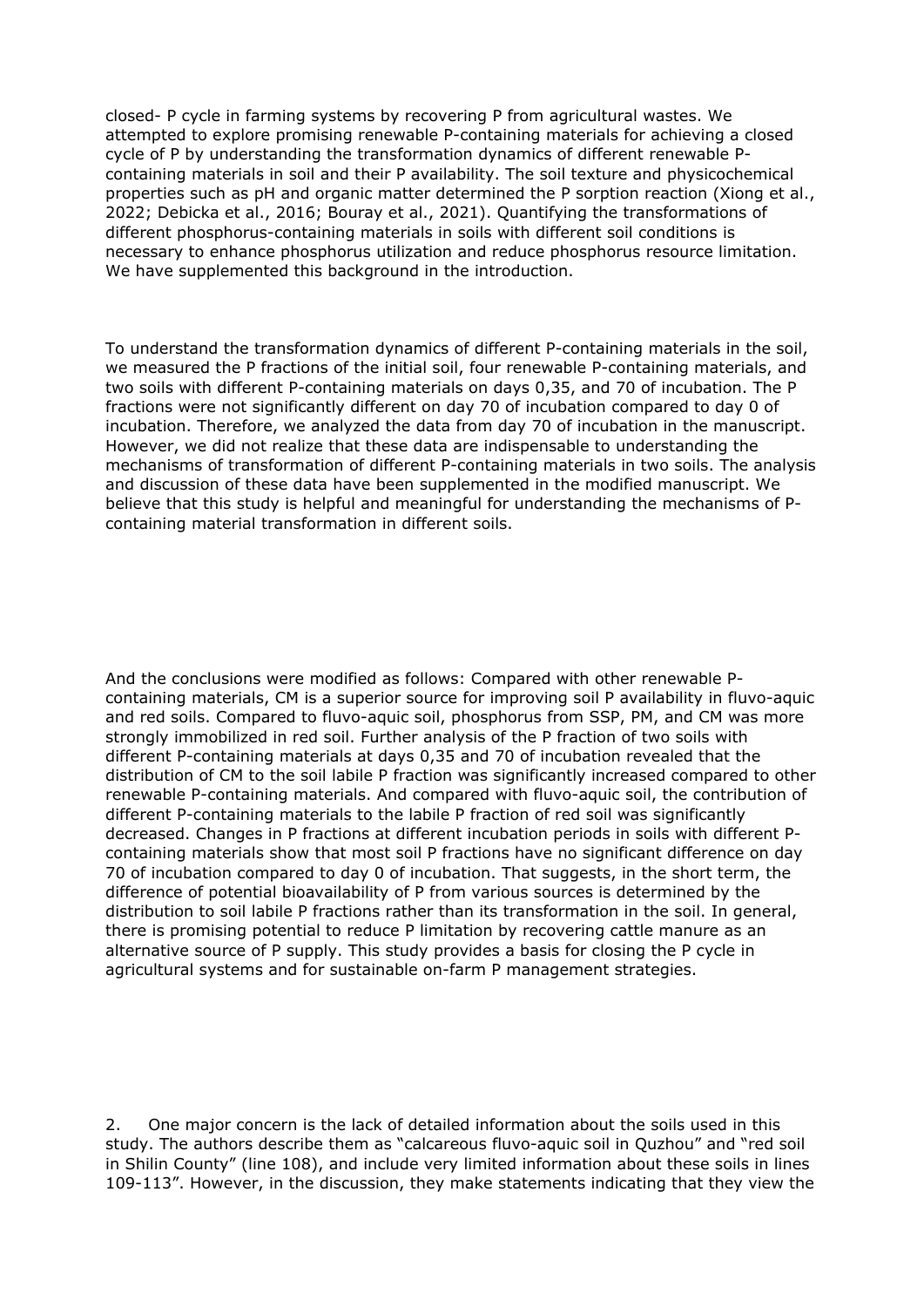results of this study to be widely applicable (e.g. "suggests that the application of bone meal in red soil", lines 273-273; "adding maize straw and cattle bone meal to fluvo-aquic soil", line 297). The authors need to provide a lot more information about these soils to demonstrate that the results of this study can be more widely applied than just the soils used in this study.

Thanks for pointing this out. The transformation process of P in soil is closely related to soil properties. Therefore, we selected two typical soils with different textures and pH for analysis. We have supplemented the details of these two soils in the materials and methods, to provide a reference for the wider application of this study. The modified as follows: Soil samples were collected from fluvo-aquic soil (calcareous alluvial soil) in Hebei Province and red soil (ultisol) in Yunnan Province. The soil texture of fluvo-aquic soil is silt loam soil with 7.9% of clay (<2 μm), 55.3% of silt (2–20 μm), and 36.8% of sand (20–2,000 μm). The soil texture of red soil is clay with 47.5% of clay (<2 μm), 25.3% of silt (2–20 μm), and 27.2% of sand (20–2,000 μm).

3. Another concern, related to the previous point, is the incomplete descriptions of the recycled P materials used in this study. The authors seem to assume that "poultry manure", "cattle manure", "maize straw" and "cattle bone powder" are adequate descriptions, despite indicating in the introduction that these materials can vary in composition (lines 65-70). based on the literature cited in lines 79-82. However, it is wellestablished in the literature that this is not true, especially for manure P. Many things will influence P forms and their cycling in manures even within the same species, including diet, animal age and life stage, animal bedding that may be included with animal feces, and storage and treatment of the manures before adding to soils. Diet formulations, including high or low concentrations of dietary P and the addition of phytase, has shown to strongly affect P species and concentrations in manure, including for poultry (Maguire et al. 2004 J. Environ. Qual. 33:2306-2316; McGrath et al. 2005 J. Environ. Qual. 34:1896-1909; Leytem et al. 2007 J. Sci. Food Agric. 87:1495-1501), swine (Yi et al. 1996 J. Anim. Sci. 74:1601-1611; Leytem and Thacker 2008 J. Anim. Vet. Advan. 7:113-120), sheep (Leytem et al. 2007 An. Feed. Sci. Technol. 138:13-28) and dairy (Toor et al., 2005 J. Environ. Qual. 34:1380-1391; McDowell et al. 2008 J. Environ. Qual. 37:741-752; He et al. 2009 J. Environ. Qual. 38:1909-1918). Storage conditions, length of storage, and amendments during storage, including additives such as phytase or alum, will also affect manure P forms and their availability (e.g. Dao et al. 2001 J. Environ. Qual. 30:1693-1698; Moore and Edwards 2007 J. Environ. Qual. 36:163-174; Warren et al. 2008 J. Environ. Qual. 37:469-476; Hill and Cade-Menu 2009 J. Environ. Qual. 38:130-138; Casteel et al. 2011 Poult. Sci. 90:2689-2696; Peirce et al. 2013 Plant Soil 373:359-372; Huang et al. 2018 J. Environ. Qual. 47:345-352). The authors have provided very limited information about the manures used in this study, beyond the amount of each fertilizer added (Table 1) and some very bad NMR spectra in the supplemental materials. They have not even included P pools from sequential fractionation (Table 2) for the fertilizers. This is not enough. They must include more detailed descriptions of the sources of these manures, including feed, storage, and treatments of manure (if any) during storage; concentrations of agronomically-relevant nutrients, and N and P pools in these manures (e.g. Olsen P or other soil test P values; nitrate, ammonium or other soil test N values); total organic P; pH, exchangeable cations, etc. Without detailed information about the organic fertilizers, it is difficult to extrapolate the results of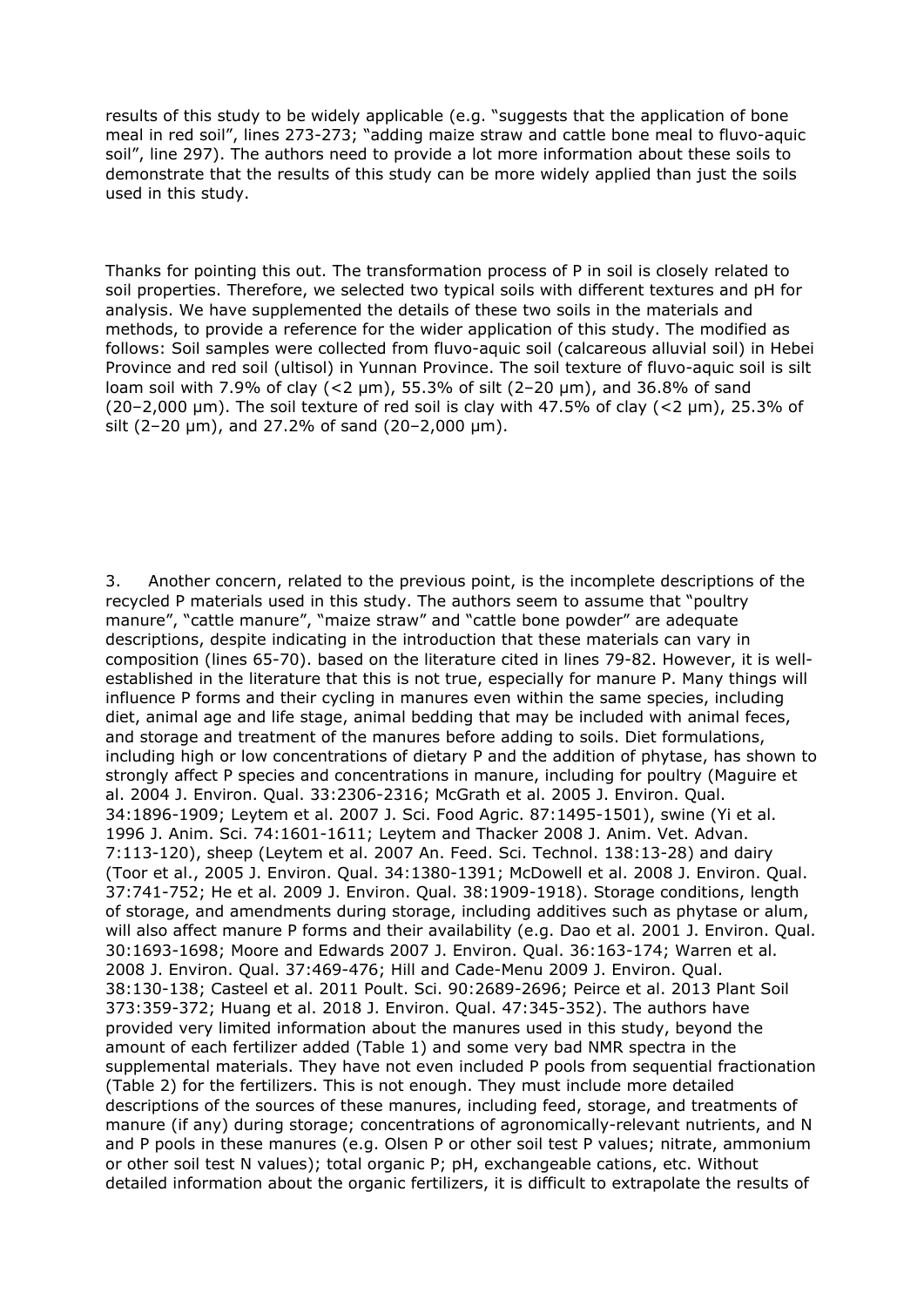this study to other manures; instead, the results become specific only to these particular fertilizers in these particular soils. And that is not very relevant scientifically, and will not be of interest to other readers of this journal.

Good suggestion. We have analyzed the basic properties of different P-containing materials including P fractions before the experiment, and the specific information about the four renewable P-containing materials has been supplemented in the materials and methods. For specific data, please refer to the materials and methods and supplementary materials of the revised manuscripts.

As suggested by the reviewers, we have modified as follows: The phosphorus fractions in manure are dependent on various factors, including manure type, solid-liquid separation status, manure removal method, handling way and degree of decomposition, etc (Li et al., 2014; Pagliari and Laboski, 2013). Especially for manure type, the differences in the digestive system and feed composition of different animals cause large differences in phosphorus concentration and fractions in different manures (Garcia-Albacete et al., 2012; Freiberg et al., 2020). Meanwhile, straw turnover is usually applied directly to the soil in agricultural practice, and the P availability in straw requires in-depth analysis (Guan et al., 2020). The bone meal which can be recycled and used as a large amount of organic fertilizer in the future remains unclear in terms of P reuse (Ylivainio et al., 2008). Thus, it is necessary to identify and quantify P fractions from different P-containing materials and their distribution in soil P fractions to determine the potential bioavailability and the environmental impact of P from various sources.

4. The main method for soil P pools was a modified version of the Hedley fractionation method, which the authors used for soils only. Sequential P fraction is a common technique that is widely used. However, this is mainly because it is a simple, inexpensive method, rather than because it is chemically precise. All fractionation methods are operationally-defined, meaning that they are defined by the extractants used and the steps in the fractionation method (the order in which each extractant is used). Most extractants used are not specific for any particular P compounds, with the result that the method yields little meaningful data about specific soil P chemistry, as has been discussed for decades, and which has been demonstrated by comparing fractionation results to those from more advanced techniques such as P K-edge XANES (x-ray absorption near edge structure) spectroscopy (e.g. Saunders 1959. Nature 4704:2037; Condron and Newman 2011 J. Soil Sediments 11: 830-840; Kar et al. 2011 Soil Sci. 176:589-595; Klotzbücher et al., 2019. J. Plant Nutr. Soil Sci. 182:570-577; Barrow et al., 2021 Plant Soil 459:1-11; Gu and Marginot 2021 Plant Soil 459:13-17).

We agree with you that the new techniques such as P K-edge XANES is useful to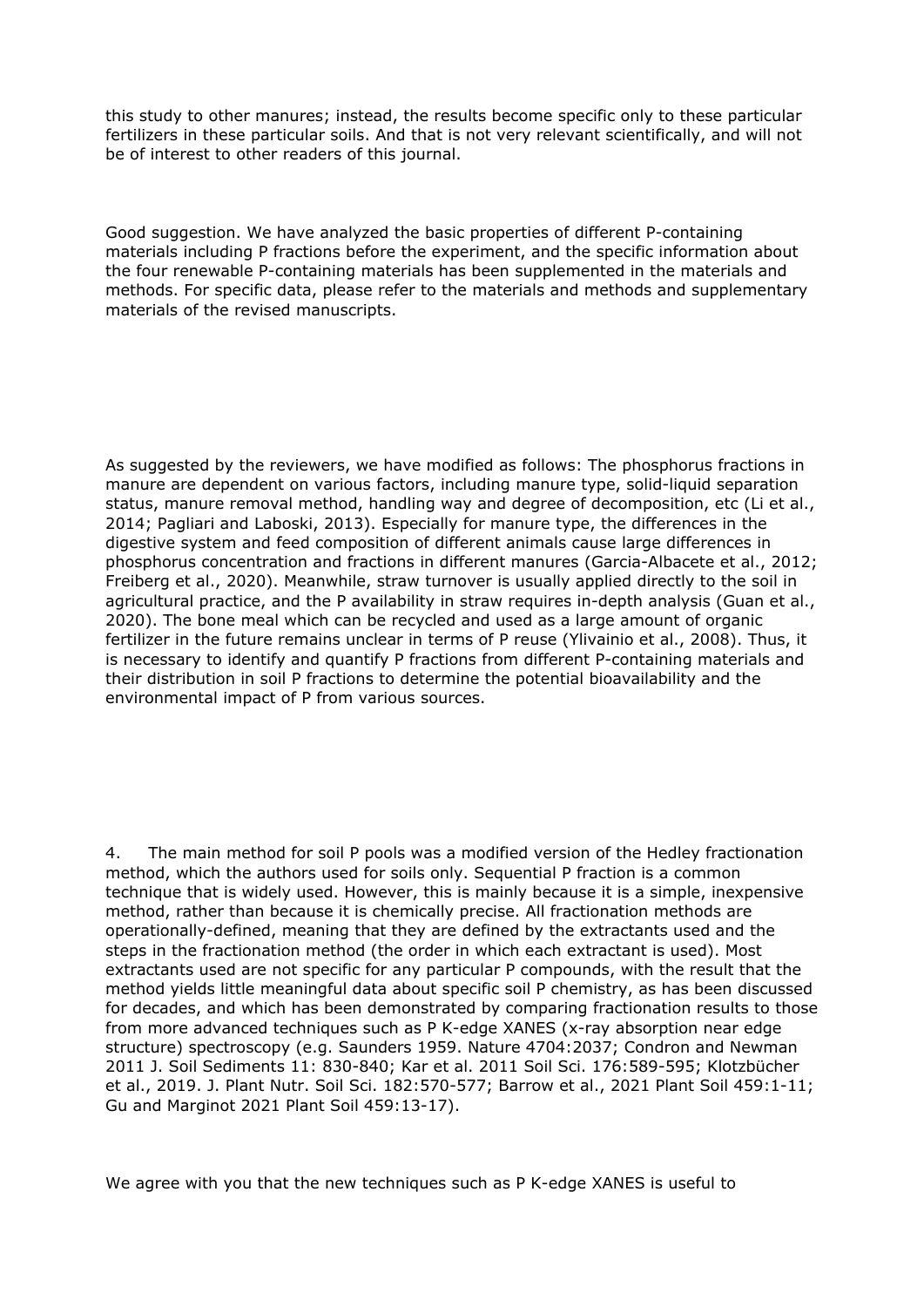understanding the soil P transformation progress, while it is difficult for us now due to the crowded monitoring. We will try the advanced techniques to improve our future work.

4a. The authors used a very long extraction procedure, with many of the steps requiring 16 hours of extraction (Fig. S1). However, they do not indicate that they added antimicrobial agents (e.g. toluene, sodium azide). With long extractions such as this, microbial growth can transform P within the samples, either by mineralization of organic P species or by uptake and conversion of phosphate to complex inorganic P forms (e.g. polyphosphates) or organic P forms such as phospholipids or DNA. How certain are the authors that the fractionation results reflect P in the soil samples and not transformations during the fractionation method?

Thanks for pointing out this important point. We strictly follow the improved P sequential fractionation method by Tiessen and Moir. We agree that microorganisms will have an impact on the transformation of P in the long-term extraction process. Therefore, we strictly managed to shake time, environmental temperature, and chromogenic time in the operation of the test. All samples were measured under the same conditions to minimize the effects of P transformation on the results during the extraction process.

4b. I am pleased to see that the authors have not labeled the fractions with any specific chemical terms. However, I am concerned that the authors have interpreted changes in these soil fractions as "transformations" (e.g., lines 28, 236, 346). The authors do not provide any information about the fractions in the fertilizers themselves. In my opinion, all the changes they see after incubations reflect the properties of the fertilizers added. If the authors genuinely want to show transformations of soil during the incubation experiment, then they need to provide data for the fertilizer materials and the soil samples immediately after the fertilizers were added, in addition to data after 70 days of incubations.

Thanks for the helpful suggestions. We have supplemented the data of soil P fractions on days 0 and 35 of incubation in the supplementary materials and supplemented the discussion of these results in the manuscript.

4c. I am concerned about the authors' determination of organic P in their fractions. First,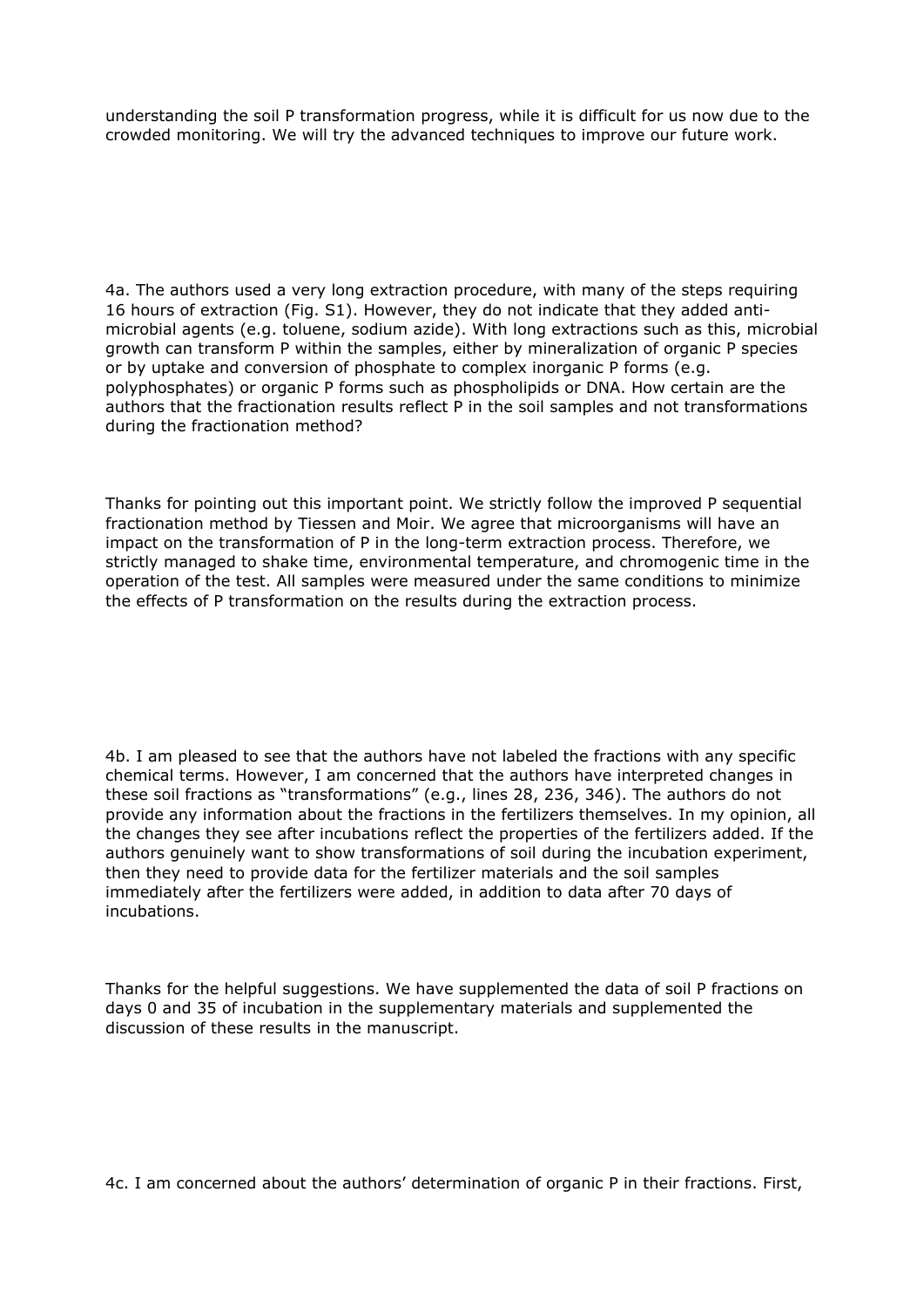the methods described in lines 138-142 describe the measurement of phosphate colorimetrically in each fraction before and after digestion. The authors are correct that the measurement after digestion is total P (TP) in each extract. However, the colorimetric measurement before digestion is not total inorganic P but is merely the phosphate that can react with the color reagent (molybdate-reactive P, MRP). Thus, the difference between TP and MRP is not organic P but is molybdate-unreactive P (MUP), which can include complex inorganic P compounds such as pyrophosphate.

Thanks. We followed the improved P sequential fractionation method to classify different P fractions. The P fractions before and after digestion are divided into inorganic P and organic P. We agree with the reviewer's suggestion and annotate this point in the Materials and Methods section of the manuscript.

5. A second main method used to characterize P in these samples was 31P nuclear magnetic resonance spectroscopy (P-NMR). The spectra shown in Figs. 4 and S2 are of very poor quality. There are also problems with the identification of peaks in these samples. For example, the authors indicate "inositol hexaphosphate" for a general region of the spectra, labeled "C", rather than identifying any individual peaks. There are several stereoisomers of inositol hexakisphosphates that can be present in spectra of soil extracts, each with multiple peaks that must be identified to confirm the presence of these compounds in samples. In addition, the broad region of the spectra labeled as "C" can contain several other compounds, products of diester degradation during sample extraction and analysis. Any peak identification requires spiking samples with known P compounds after the initial P-NMR analysis and then reanalyzing the samples by P-NMR to confirm peak identifications. If the authors did this, then they need to show the results of these spiking experiments to confirm their peak identifications. If they did not conduct spiking experiments, then they need to do so for these P-NMR results to be publishable in any scientific journal.

Thank you for pointing out this lack of detailed information. This information has been supplemented with the modified manuscript.

6. I am also concerned by the authors' correlation results in Fig. S4. Only independent variables should be correlated with each other. Methods such as NMR and sequential fractionation produce auto-correlated results, not independent variables: NMR because the results are determined as relative proportions, and P fractionation because each fractionation will depend on what is extracted in the previous fraction. Thus, many of the correlation results in Fig. S4 are meaningless because they are not all for independent variables. I am also concerned about the use of structural equation modeling (SEM) to conclude factors influencing P cycling in these soils, because SEM is merely a fancy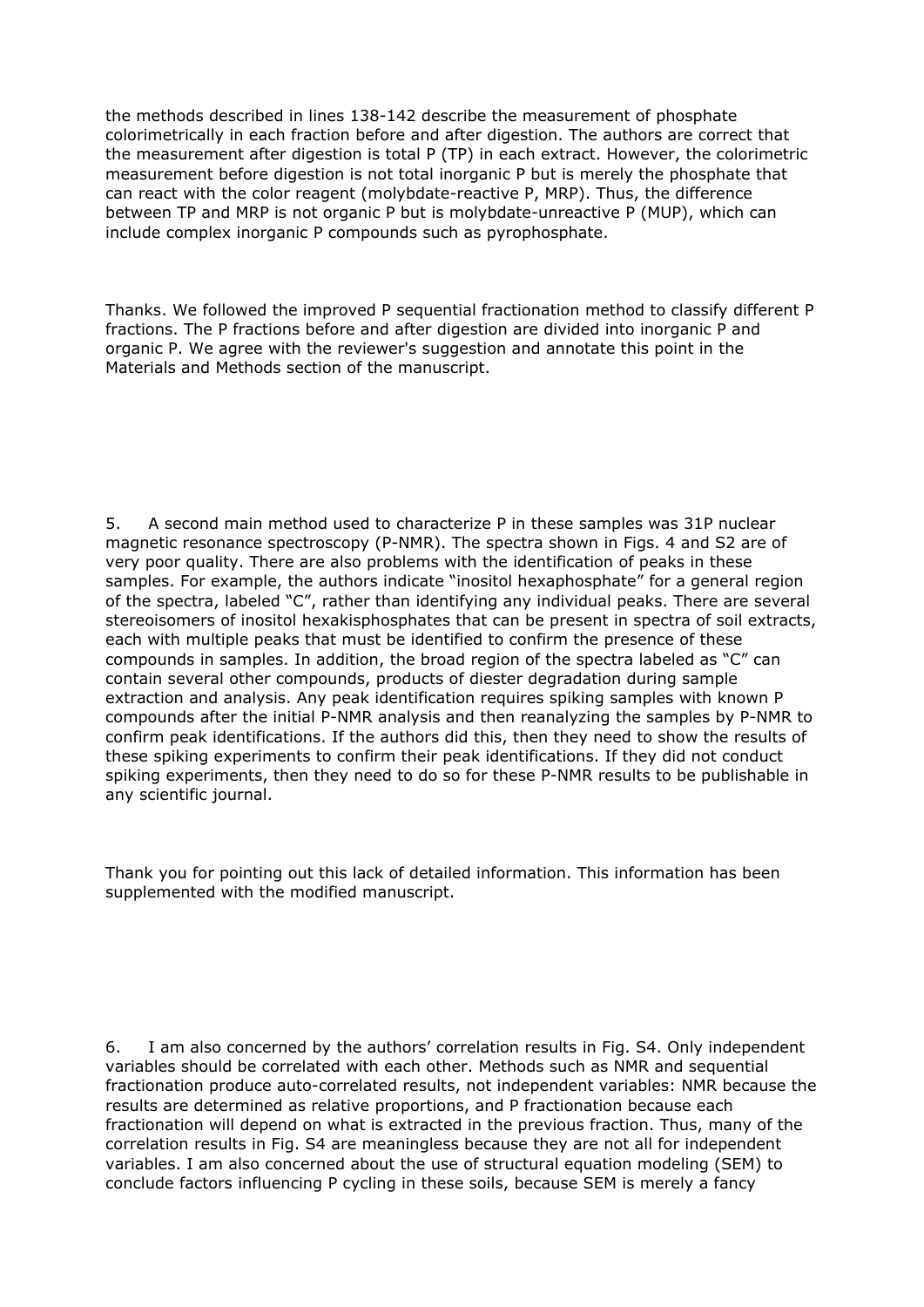method of correlation, and so is governed by the same rules as for simple correlations (e.g., using independent variables), and because I have concerned about the results in general (see previous points).

Thanks for the helpful suggestions. We modified the graphical representation of the correlation between Olsen-P and P fractions in the supplementary materials. Please refer to supplementary material figure S4 for specific modifications. Structural equation modeling (SEM) can intuitively show the complex path relationship. SEM is also widely used in the study of the soil P cycle (Hou et al., 2016; Costa et al., 2016; Qaswar et al., 2020). In this study, SEM helps us to better understand the process and environmental factors driving soil P transformation. We have redescribed the SEM results in the modified manuscript.

7. References: there are several problems with the references in this manuscript.

7a. The number of references cited is out of proportion to the length of the paper: the total length of the manuscript (including abstract and conclusions) is 326 lines, while the References is 220 lines. The authors should carefully check each reference to see if it is necessary.

We have updated the references accordingly.

7b. There are problems with many of the listings in the References. For example, "Gerard and Frederic" (lines 424-425) and "Gérard" (lines 426-427) are the same references. The author's name is Frederic Gérard, which the authors somehow split into two different authors. Unfortunately, they cite both of these in the text (lines 301-302). There are also problems with other references (e.g. Jiang et al. 2012.

Thank you for pointing this out. We have updated the references accordingly.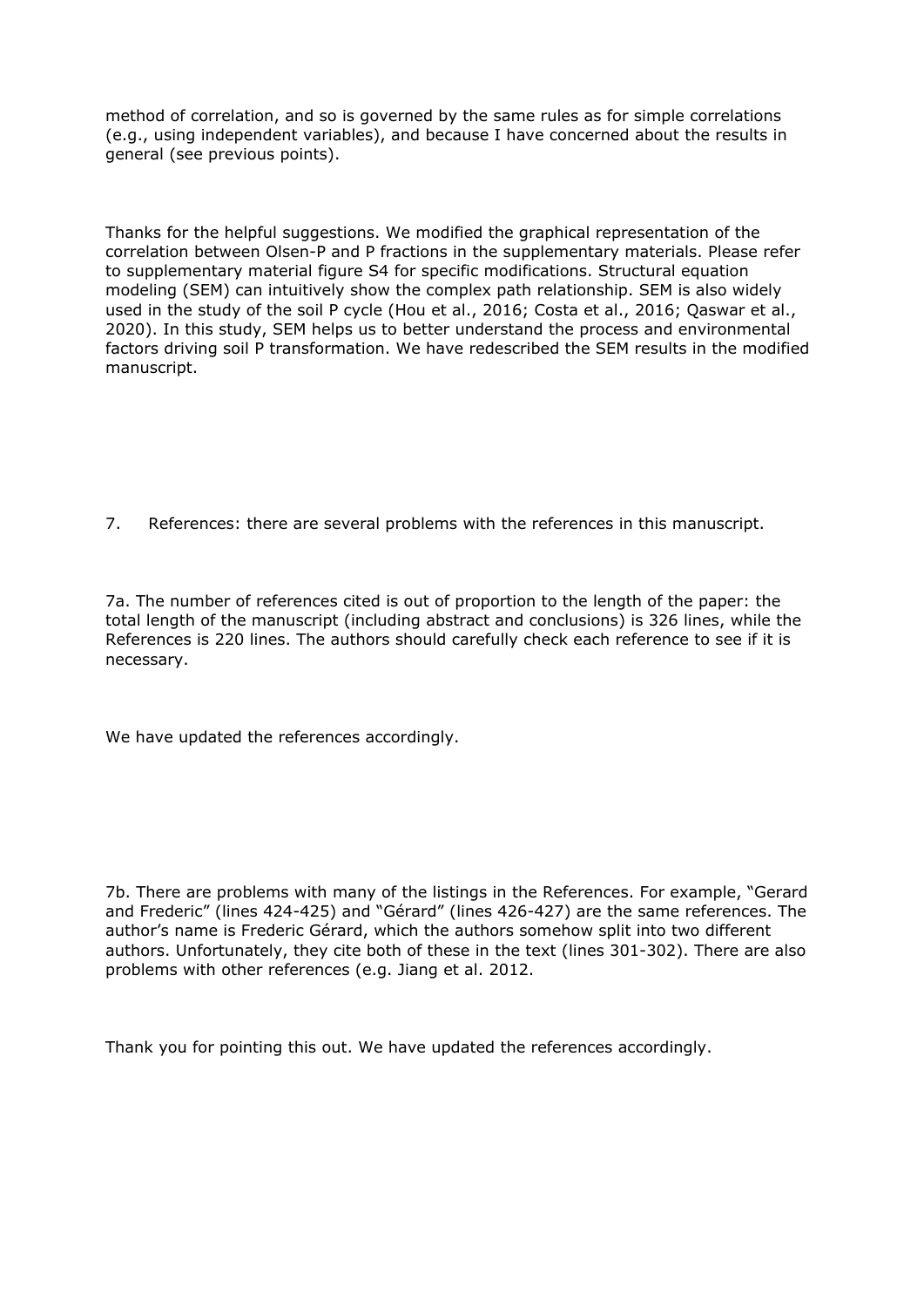8. There are problems with editing and quality of English through the text (e.g., "The relative contents of inorganic and organic P in soil is great" should be "The relative contents of inorganic and organic P in soil are great" because the verb modifies "contents". The authors need to carefully edit any revised manuscript.

We would like to express our heartfelt thanks to the reviewer for the thorough reading of our manuscript and the very useful suggestions. We carefully considered the reviewers' suggestions and made corresponding modifications, which greatly improved our manuscript. During the revision process, we have also done very careful language polishing accordingly.

## **References of response to referee comments**

Bouray, M., Moir, J. L., Lehto, N. J., Condron, L. M., Touhami, D., and Hummel, C.: Soil pH effects on phosphorus mobilization in the rhizosphere of Lupinus angustifolius, Plant and Soil, 469, 387-407, https://doi.org/10.1007/s11104-021-05177-4, 2021.

Costa, M. G., Gama-Rodrigues, A. C., Goncalves, J. L. D., Gama-Rodrigues, E. F., Sales, M. V. D., and Aleixo, S.: Labile and Non-Labile Fractions of Phosphorus and Its Transformations in Soil under Eucalyptus Plantations, Brazil, Forests, 7, https://doi.org/10.3390/f7010015, 2016.

Debicka, M., Kocowicz, A., Weber, J., and Jamroz, E.: Organic matter effects on phosphorus sorption in sandy soils, Archives of Agronomy and Soil Science, 62, 840-855, https://doi.org/10.1080/03650340.2015.1083981, 2016.

Freiberg, Y., Fine, P., Levkovitch, I., and Baram, S.: Effects of the origins and stabilization of biosolids and biowastes on their phosphorous composition and extractability, Waste Management, 113, 145-153, https://doi.org/10.1016/j.wasman.2020.06.002, 2020.

Garcia-Albacete, M., Martin, A., and Cartagena, M. C.: Fractionation of phosphorus biowastes: Characterisation and environmental risk, Waste Management, 32, 1061-1068, https://doi.org/10.1016/j.wasman.2012.02.003, 2012.

Guan, X. K., Wei, L., Turner, N. C., Ma, S. C., Yang, M., and Wang, T. C.: Improved straw management practices promote in situ straw decomposition and nutrient release and increase crop production, Journal of Cleaner Production, 250, 119514.119511-119514.119513, 2020.

Hou, E. Q., Chen, C. R., Kuang, Y. W., Zhang, Y. G., Heenan, M., and Wen, D. Z.: A structural equation model analysis of phosphorus transformations in global unfertilized and uncultivated soils, Global Biogeochemical Cycles, 30, 1300-1309, https://doi.org/10.1002/2016gb005371, 2016.

Li, G., Li, H., Leffelaar, P. A., Shen, J., and Zhang, F.: Characterization of phosphorus in